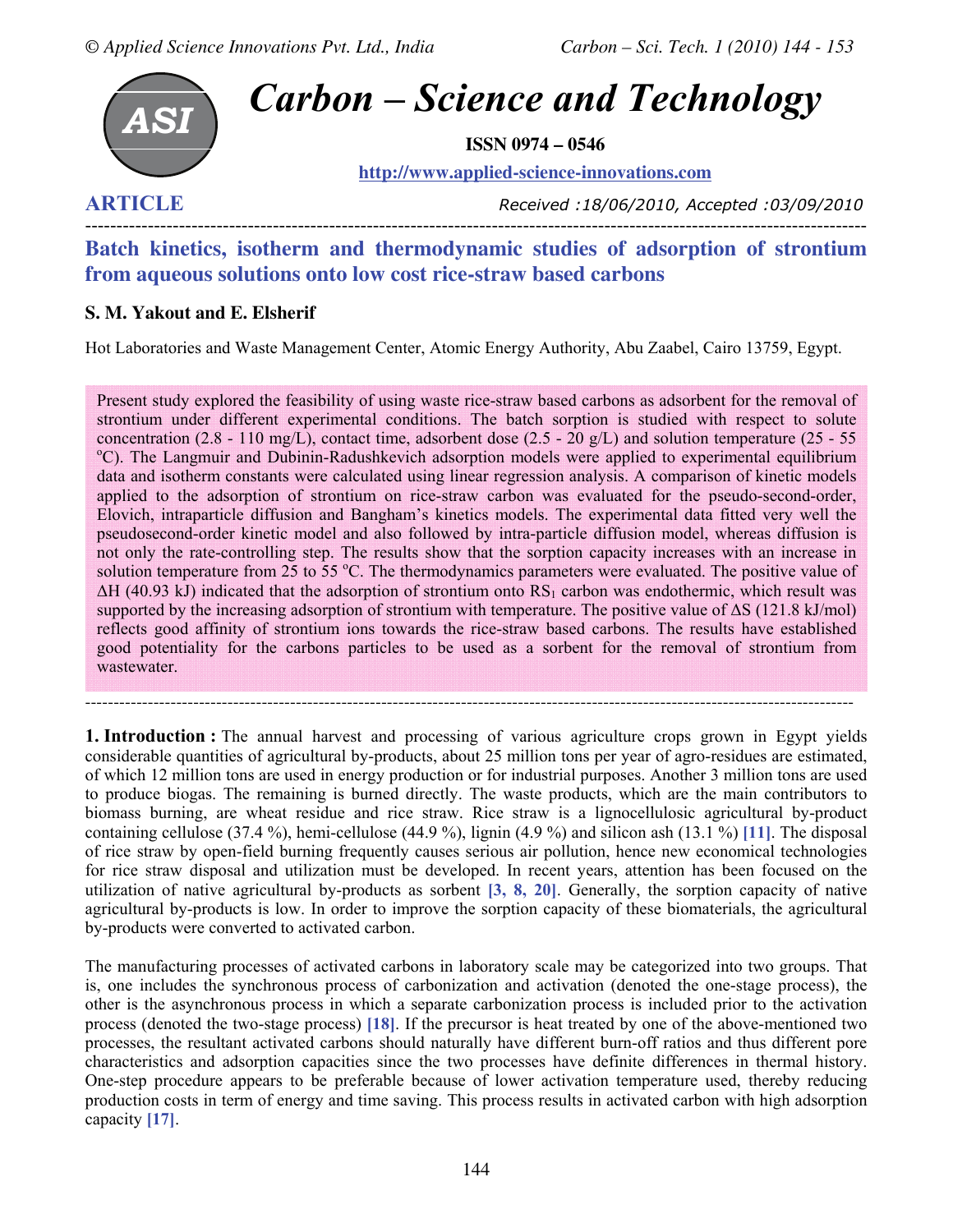On the other hand, the removal of radioactive strontium from nuclear waste solutions is important from the point of view of their biotoxicity and therefore has been of interest **[19]**. Because of chemical similarity between strontium and calcium, strontium is easily incorporated into bone and continues to irradiate localized tissues with the eventual development of bone sarcoma and leukemia **[5]**. Radioactive solid waste arises during the maintenance and the repair of the nuclear power plants or the nuclear fuel cycle facilities. The solid waste can be recycle and the amounts of disposal waste can be reduced significantly by application of the proper decontamination technology. Therefore, it is necessary to treat the secondary waste to increase the decontamination efficiency. One of the efficient methods to treat the secondary waste is the sorption.

The objectives of this work were to use of rice straw as a raw material for the production of an activated carbon using one-stage steam pyroysis and to study the feasibility of using this carbon as an adsorbent for strontium ions removal from wastewater. In doing so, the adsorption of strontium on this waste material from aqueous solutions was evaluated in batch experiments. The adsorption isotherms, kinetics and temperature effect were studied.

#### **2. Experimental :**

#### **2.1. Materials and methods :**

**2.1.1. Adsorbent :** Our previous study [24] explored the feasibility of utilizing waste rice straw as adsorbent for uranium and thorium removal from aqueous solution, then, this rice straw based carbon was used for adsorption of strontium ions in this work. For the preparation of rice straw carbon, 0.5 Kg dried Rice Straw is feed into fluidized bed reactor, described elsewhere [24], at heating rate  $50^{\circ}$ C/10 min in the presence of N<sub>2</sub> flow (300 ml/min). The steam entered the reactor at a rate of 5 ml/min when the furnace reached 350  $\degree$ C and the heating continued up to final temperature of 550, 650, 750  $^{\circ}$ C, holds at this temperature for one hour. The furnace is switched off. The carbon was left to cool down and washed with distilled water, dried at 120 °C and stored in stoppered bottles. The samples were taken the abbreviations,  $RS_1$ ,  $RS_2$ , and  $RS_3$  for carbons activated at 550, 650, and  $750^{\circ}$ C respectively.

2.1.2. Absorbate : Stock solutions were prepared by dissolving accurately weighed samples of strontium chloride in distilled water to give a concentration of 1000 mg/L and diluted with distilled water when necessary.

**2.2. Kinetic studies :** 20 mg of the adsorbent in 25 ml reagent bottles containing 10 ml of strontium solution (30 ppm) were mixed and placed in the shaker at constant temperature for different time intervals. The adsorbent was finally removed by filtration, strontium concentration was determined. The contact time required for complete metal adsorption was determined and utilized in the remaining tests.

**2.3. Equilibrium studies :** Adsorption equilibrium studies were conducted at initial strontium solution pH of 6 - 7. Equilibrium data were obtained by adding 0.005 – 0.1 g of rice straw carbon into a series of conical flasks each filled with 10 mL of strontium solution (5 ppm). The conical flasks then covered with aluminum foil and were then placed in a thermostatic shaker for 4 h at 25 °C. The removal efficiency (E %) of strontium on rice straw carbon, the sorption capacity, (q) and distribution ratio  $(K_d)$  were calculated from equations (1 –3) :

$$
E(\%) = \frac{C_i - C_e}{C_i} \times 100
$$
 (1)  
 
$$
q = \frac{V(C_i - C_e)}{m}
$$
 (2)

( / ) ........................(3) *L g m V amount of stronium in solution amount of strontium in adsorbent <sup>k</sup> d* = ×

where  $C_i$  and  $C_f$  are the initial and final concentrations of strontium (mg/L) in aqueous solution, respectively, V is the volume of the solution (ml) and m represents the weight of the adsorbent (mg).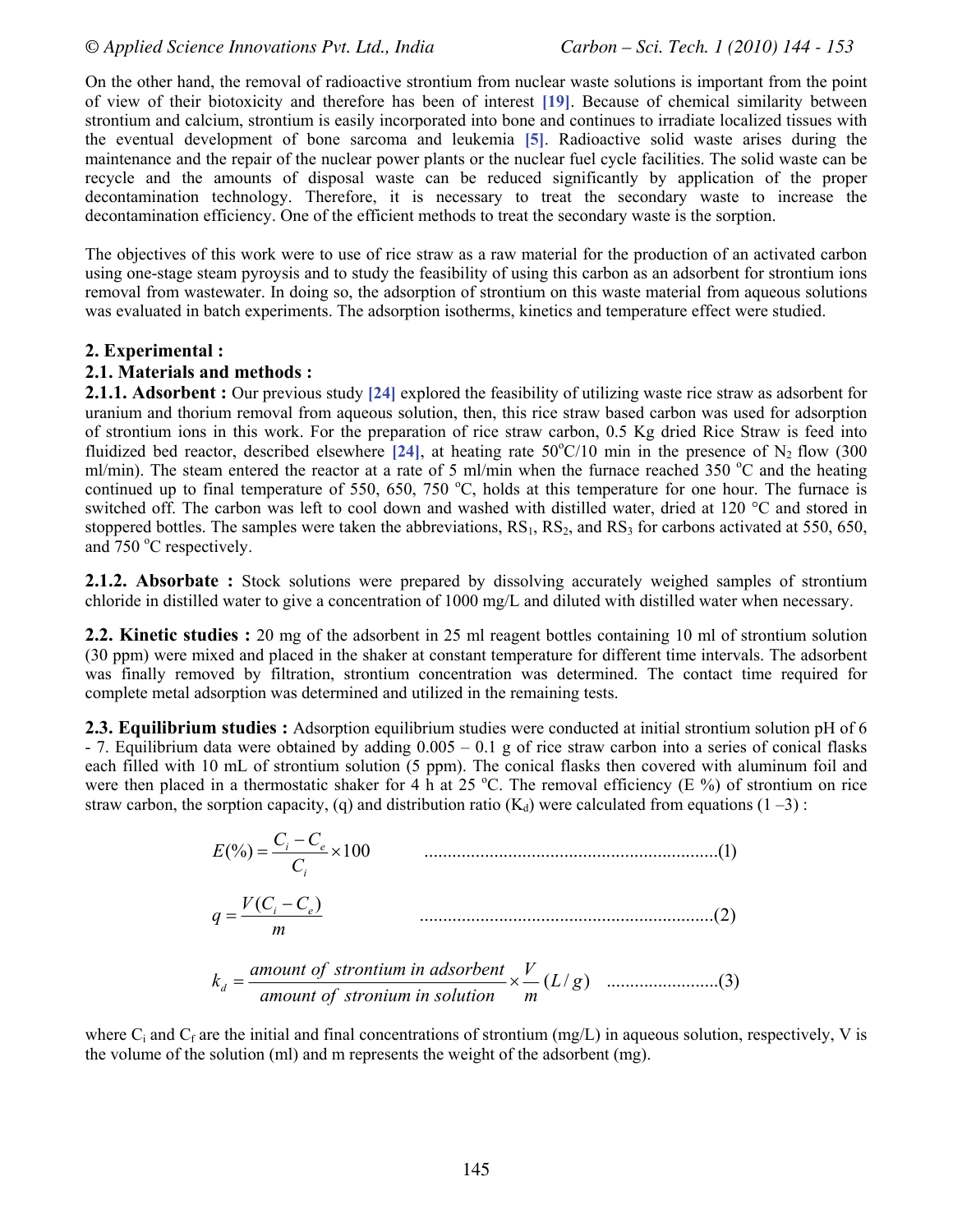**3. Results and Discussion :**Preliminary experiments show that rice straw activated at 550 °C (RS<sub>1</sub>) gives the highest adsorption for strontium compared to the other carbon adsorbents  $(RS_2$  and  $RS_3)$ . Therefore,  $RS_1$  carbon was selected for further detailed experimental investigations. The aim was to find out the effect of various parameters on its affinity towards the uptake of strontium using  $RS<sub>1</sub>$  carbon.

**3.1. Effect of pH :** It is known that pH is important factor for the adsorption of metal ions on the adsorbents. The dependence of adsorption of strontium ions on the  $RS<sub>1</sub>$  carbon was also analyzed by plotting adsorption uptake of Sr (II) ions as a functional pH at a constant initial concentration (18 mg/L) in Figure (1). It is clear that a marked influence with a gradual rise in the uptake with increase in pH from 2 to 10. According to pH results, we can assume that Sr (II) ion in solution can able to bind chemically with carboxyl groups in the carbon. This means that an ion-exchange reaction takes place in the adsorption of Sr (II) ion. Rice straw based carbon contain silica ( $SiO<sub>2</sub>$ ) and the hydrolysis of silicon dioxide produces hydrous oxide surface group -SiOH i.e., silanol group. The ion-exchange reaction is accomplished through the substitution of protons of the surface carboxyl and silanol group by strontium ion, according to the following reactions **[13] :**

( ) ( ) ...................... (4) *<sup>n</sup> n m M m COOH M OOC mH <sup>m</sup>* <sup>+</sup> <sup>−</sup> <sup>+</sup> +− ↔ − + ( ) () .......................... (5) *<sup>n</sup> n m M m SiOH M OSi mH <sup>m</sup>* <sup>+</sup> <sup>−</sup> <sup>+</sup> +− ↔ − +

where  $M^{n+}$  = metal ion with n+ charge, -COOH = carboxyl group, -SiOH = silanol group, and mH<sup>+</sup> = number of protons released.

In such a system, at low pH, because of the high concentration of  $H^+$ , equation (4 and 5) lies to the left. The ion exchange sites are mainly protonated and are less available for ion exchange. Equations (4 and 5) proceed further to the right and metal ion removal is increased by increased pH. Within this pH range, the ion exchange process is the major mechanism for removal of metal ion from solution.

In the subsequent studies, experiments were performed in the solution pH value of 6 to avoid any possible hydroxide precipitation.



Figure (1) : Effect of strontium adsorption onto RS1 carbon.

**3.2. Effect of contact time and temperature :** The influence of contact time on the amount of strontium adsorbed by  $RS<sub>1</sub>$  was investigated at various temperatures as shown in Figure (2). It is seen that the amount of adsorption increased with increasing the contact time. Maximum adsorption was observed after 1 h, beyond which there was almost no further increase in the adsorption. This was therefore fixed as the equilibrium contact time. The equilibrium adsorption capacity of strontium onto  $RS<sub>1</sub>$  was found to increase with increasing temperature, increasing from 12.7 mg/g at 25 °C and 14.6 mg/g at 35 °C to 30 mg/g at 55 °C indicating that the strontium ion adsorption on the adsorbent was favored at higher temperatures. The sorption of strontium is endothermic, thus the extent of adsorption increased with increasing temperature. The sorption of strontium by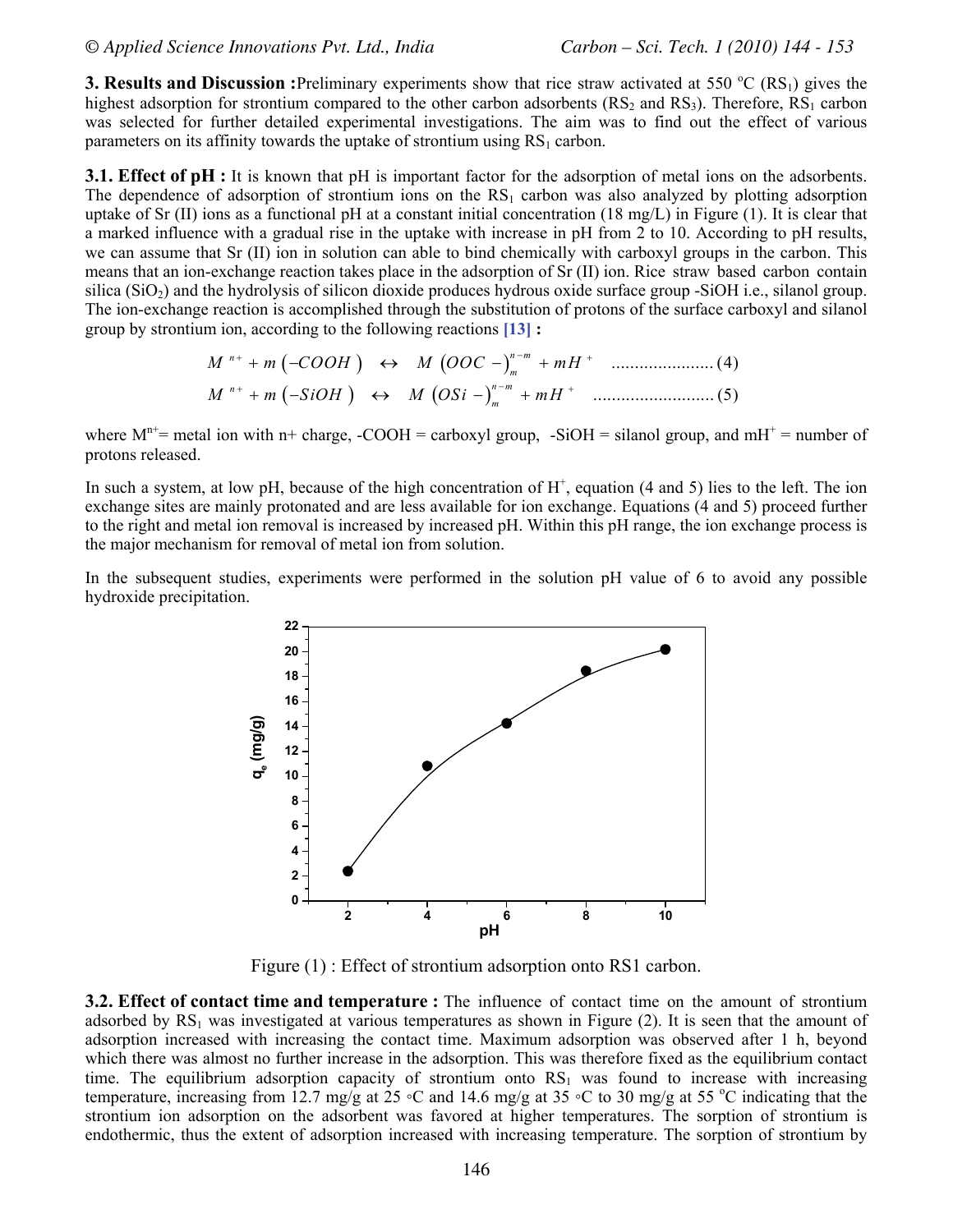rice straw activated carbon involves not only physical but also chemical sorption. At high temperature, ions are readily dehydrated, and therefore their adsorption becomes more favorable.



Figure (2) : Effect of contact time at several solution temperatures on sorption kinetics b onto  $RS<sub>1</sub>$  carbon.

**3.4. Adsorption isotherms :** The adsorption data were analyzed to see whether the isotherm obeyed the Langmuir **[15]** and Dubinin-Radushkevich (D-R) **[7]** isotherm models equations.

Langmuirequation: 
$$
\frac{1}{q_e} = \frac{1}{q_{\text{max}}} + \left(\frac{1}{q_{\text{max}}k_L}\right) \frac{1}{C_e}
$$
 \dots

\nD-R equation: 
$$
\ln q_e = \ln q_m - \beta \varepsilon^2
$$
 \dots

\n(7)

where  $q_{max}$ , the monolayer capacity of the adsorbent  $(mg/g)$ ; K<sub>L</sub>, the Langmuir constant (L/mg) and related to the free energy of adsorption;  $q_m$ , the theoretical saturation capacity (mg/g); and ε, the Polanyi potential, which is equal to RT ln(1 + (1/C<sub>e</sub>)), where R (J/mol K) is the gas constant and T (K) is the absolute temperature; β, a constant related to the mean free energy of adsorption per mole of the adsorbate (mol<sup>2</sup>/kJ<sup>2</sup>).  $q_{max}$  and  $K_L$ , of Langmuir equation can be determined from the linear plot of  $1/C_e$  versus  $1/q_e$ .  $q_m$  and  $\beta$  of D-R equation can be determined by plotting ln  $q_e$  versus  $\epsilon^2$  (figure not given).

The Langmuir, and D-R parameters for the adsorption of strontium adsorption onto  $RS<sub>1</sub>$  carbon being listed in Table (1). The fit of the data for strontium adsorption onto  $RS<sub>1</sub>$  carbon suggests that the D-R model gave better fittings than of Langmuir models, as is obvious from a comparison of the  $r^2$  in Table (1).

The constant β gives an idea about the mean free energy E (kJ/mol) of adsorption per molecule of the adsorbate when it is transferred to the surface of the solid from infinity in the solution and can be calculated using the relationship **[6]** :

$$
E = \frac{1}{(2\beta)^{1/2}} \tag{8}
$$

The numerical value of adsorption of the mean free energy is 9.7 kJ/mol (Table 1) corresponds to ion exchange process **[10]** that confirms results from pH effect in section (3.1).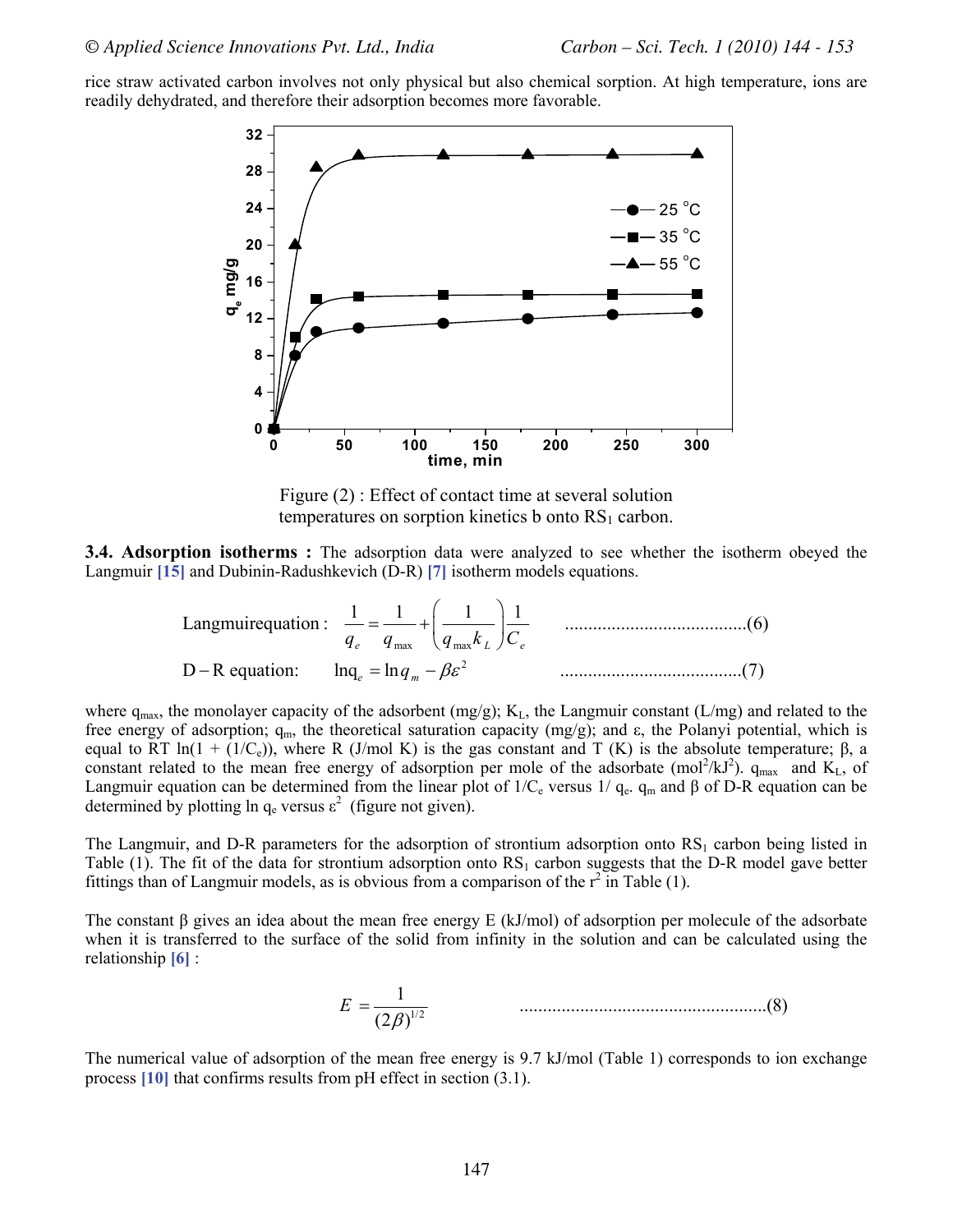| Langmuir                                     |                       |
|----------------------------------------------|-----------------------|
| $q_{max}(mg/g)$                              | 23                    |
| $K_L$ (L/mg)<br>$R^2$                        | 26.2                  |
|                                              | 0.93                  |
| D-R                                          |                       |
| $q_{\rm m}$ (mg/g)                           | $7.3 \; 10^{-2}$      |
| $\beta$ (mol <sup>2</sup> /kJ <sup>2</sup> ) | $5.36 \times 10^{-3}$ |
| $R^2$                                        | 0.97                  |
| $E$ (kJ/mol)                                 | 97                    |

Table  $(1)$ : Isotherm constants for the adsorption of for strontium adsorption onto RS<sub>1</sub> carbon.

**3.5. Kinetic models :** The studies of adsorption equilibrium are important in determining the effectiveness of adsorption; however, it is also necessary to identify the types of adsorption mechanism in a given system. In this study we used four different models to predict the adsorption kinetic of strontium on  $RS<sub>1</sub>$  carbon (pseudo-secondorder, Elovich, intra-particle diffusion and Bangham) models.

**3.5.1. Pseudo-second-order model :** Based on equilibrium adsorption, the pseudo-second-order kinetic equation **[12]** is expressed as :

$$
\frac{t}{q_{i}} = \frac{1}{k_{i}q_{i}^{2}} + \frac{t}{q_{i}}
$$
 (9)

where  $K_2$  is the rate constant of pseudo-second-order adsorption (g/mg min) and  $q_t$  (mg/g) the amount of adsorbate retained at time (t).

The initial adsorption rate, h, (mg/g min) is expressed as :

$$
h = k_2 q_e^2 \tag{10}
$$

Both constants  $K_2$  and h can be calculated from the intercept and slope of the line obtained by plotting t/qt versus t. The values of model parameters  $(K_2, h$  and  $q_e)$  for different temperatures, under the initial concentration of 30 mg/L, are given in Table (2), It can be seen that the kinetics of strontium ion adsorption onto  $RS<sub>1</sub>$  carbon follow this model with correlation coefficients higher than 0.999 and the equilibrium adsorption capacity, q<sub>e</sub>, increases as adsorption temperature increased from 25<sup>o</sup>C to 55 <sup>o</sup>C. For example, the values of  $q_e$  increased from 13 mg/g at 25 <sup>o</sup>C to 30 mg/g at 25 <sup>o</sup>C to 30 mg/g at 25 C to 30 mg/g at 55 °C. Also, from Table (2), it was noticed that the initial adsorption rate, h, increases with increasing temperature. These results imply that chemisorption mechanism may play an important role for the adsorption of strontium on  $RS<sub>1</sub>$  carbon.

**3.5.2. Elovich model :** Elovich equation is also used successfully to describe second order kinetic assuming that the actual solid surfaces are energetically heterogeneous, but the equation does not propose any definite mechanism for adsorbate–adsorbent **[21]**. It has extensively been accepted that the chemisorption process can be described by this semi-empirical equation **[26]**. The linear form of this equation **[21]** is given by :

$$
q_t = \frac{\ln a_e b_e}{b_e} + \frac{1}{b_e} \ln t \tag{11}
$$

where  $a_e$  is the initial adsorption rate (mg/g min), and the parameter  $b_e$  is related to the extent of surface coverage and activation energy for chemisorption (g/mg).

The Elovich coefficients could be computed from the plots  $q_t$  versus ln t. The initial adsorption rate,  $a_e$ , and the desorption constant,  $b_e$ , were calculated from the intercept and slope of the straight-line plots of  $q_t$  against lnt. Table (2) lists the kinetic constants obtained from the Elovich equation. It will be seen that applicability of the simple Elovich equation for the present kinetic data indicates that the Elovich equation was able to describe properly the kinetics of strontium adsorption on  $RS_1$  carbon. The value of  $a_e$  and  $b_e$  varied as a function of the solution temperature. Thus, on increasing the solution temperature from 25 to 55  $^{\circ}C$ , the value of  $b_e$  decreased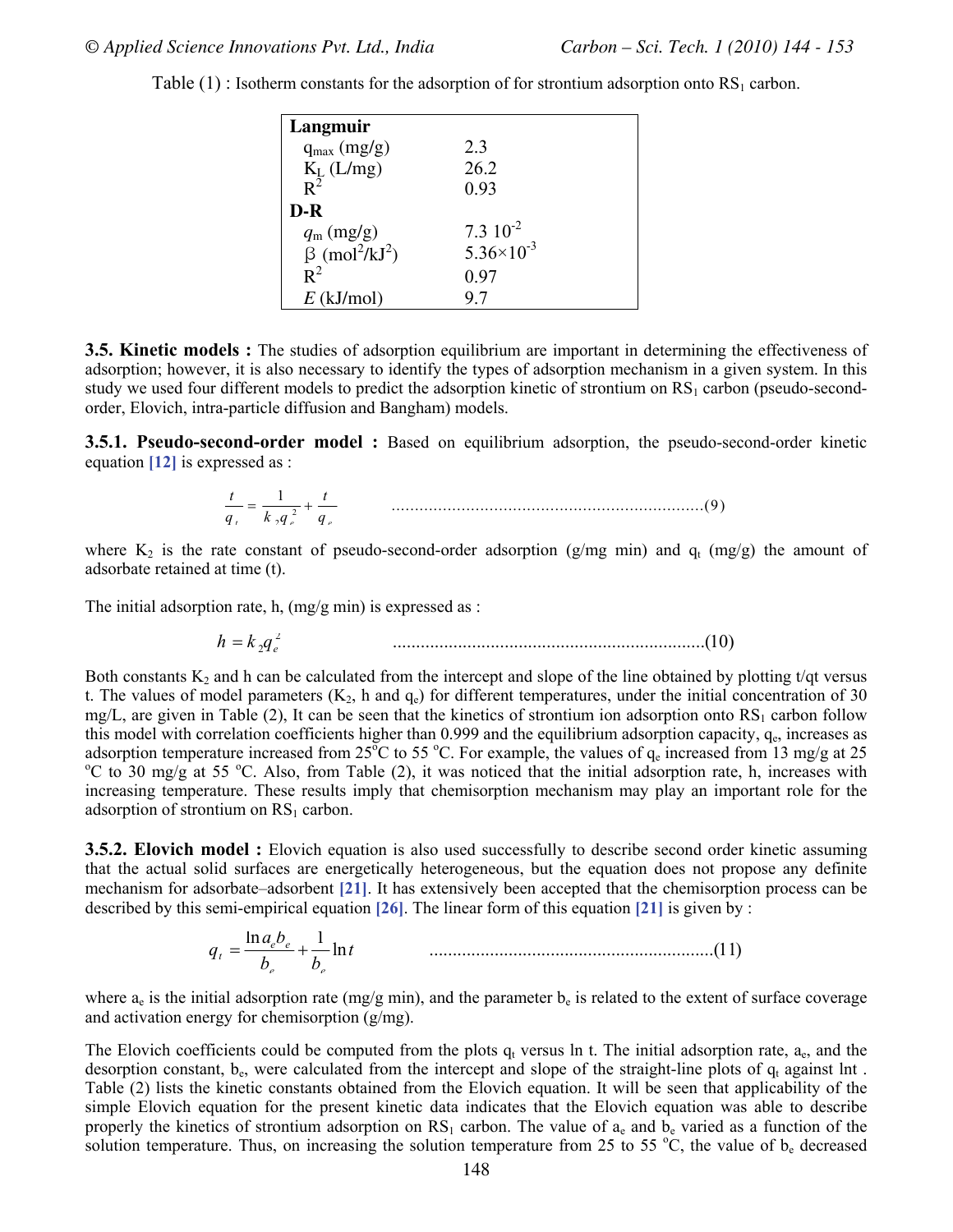from 0.8 to 0.4 g/mg due to the less available surface for strontium ions. On the other hand, an increase in the solution temperature from 25 to 55 °C leads to an increase in the value of  $a_e$  from 4.4 to 7.7 mg/g min. This means that adsorption increased while desorption decreased during increasing solution temperature. However, the experimental data did not give a good correlation for these results at high solution temperature.

Table (2) : Comparison of the pseudo second-order, Elovich, Intra-particle diffusion and Bangham's adsorption rate constants and the calculated and experimental  $q_e$  values at 25 °C, 35 °C and 55 °C.

| Model                          | Parameter                  | Temperature      |                |                       |
|--------------------------------|----------------------------|------------------|----------------|-----------------------|
|                                |                            | $25^{\circ}$ C   | $35^{\circ}$ C | $55^{\circ}$ C        |
|                                | $q_{e, exp}$ (mg/g)        | 12.7             | 14.7           | 29.9                  |
|                                | $K_2$ (g/mg min)           | 0.007            | 0.019          | 0.009                 |
| Second-order model             | $q_e(mg/g)$                | 13.02            | 14.87          | 30,3                  |
|                                | $h$ (mg/g min)             | 1.19             | 4,3            | 8.7                   |
|                                | $R^2$                      | 0.9997           | 0.9998         | 0,9998                |
|                                | $a_e(mg/g min)$            | 4.4              | 7.5            | 7.7                   |
| Elovich model                  | $b_e$ (g/mg)               | 0.8              | 0.86           | 0.4                   |
|                                | $R^2$                      | 0.95             | $0.8\,$        | 0.8                   |
| Intra-particle diffusion model | $K_i$ (mg/g min1/2)        | 9.72             | 14.05          | 28.51                 |
|                                | C                          | 0.167            | 0.039          | 0.091                 |
|                                | $R^2$                      | 0.99             | 0.93           | 0.74                  |
|                                | $D_i$ (cm <sup>2</sup> /s) | $0.9 * 10^{-11}$ | $1 * 10^{-11}$ | $1.3 * 10^{-7}$<br>11 |
| Bangham's model                | $K_b$ (mL/g/L)             | 0.87             | 1.58           | 3.9                   |
|                                | $\alpha$                   | 0.09             | 0.02           | 0.03                  |
|                                |                            | 0.99             | 0.97           | 0.82                  |

**3.5.3. Intra-particle diffusion model :** The pseudo-second-order and Elovich kinetic models could not identify the diffusion mechanism and the kinetic results were then analyzed by using the intra-particle diffusion model. In the model developed by Weber and Morris **[23]**, McKay and Poots **[16]**, the initial rate of intra-particle diffusion is calculated by linearization of equation (12) :

> $q_{i} = k_{i}t^{\frac{1}{2}} + C$ <sup>2</sup> .............................................................(12) *t i q kt C* = +

where C is the intercept and  $K_i$  is the intra-particle diffusion rate constant (mg/g min<sup>1/2</sup>).

According to this model, the plot of uptake,  $q_t$ , versus the square root of time ( $t^{1/2}$ ) should be linear if intraparticle diffusion is involved in the adsorption process and if these lines pass through the origin then intra-particle diffusion is the rate-controlling step **[1]**. When the plots do not pass through the origin, this is indicative of some degree of boundary layer control and this further show that the intra-particle diffusion is not the only rate-limiting step, but also other kinetic models may control the rate of adsorption, all of which may be operating simultaneously.

The intra-particle diffusion,  $K_i$ , values were obtained from the slope of the straight-line portions of plot of qt versus  $t^{1/2}$  for various solutions temperature. The correlation coefficients  $(R^2)$  for the intraparticle diffusion model are between 0.99 at 25 °C and decreases by increasing temperature (Table 2). It was observed that intra-particle rate constant values  $(K_i)$  increased with solution temperature. Increasing the temperature promoted the pore diffusion in sorbent particles and resulted in an enhancement in the intra-particle diffusion rate. It is likely that a large number of ions diffuse into the pore before being adsorbed. It was observed that the straight lines did not pass through the origin and this further indicates that the intra-particle diffusion is not the only rate-controlling step.

 Also, the diffusion coefficients for the intra-particle transport of strontium ion within the pores of carbon particles have been calculated by employing equation (13) **[3]**.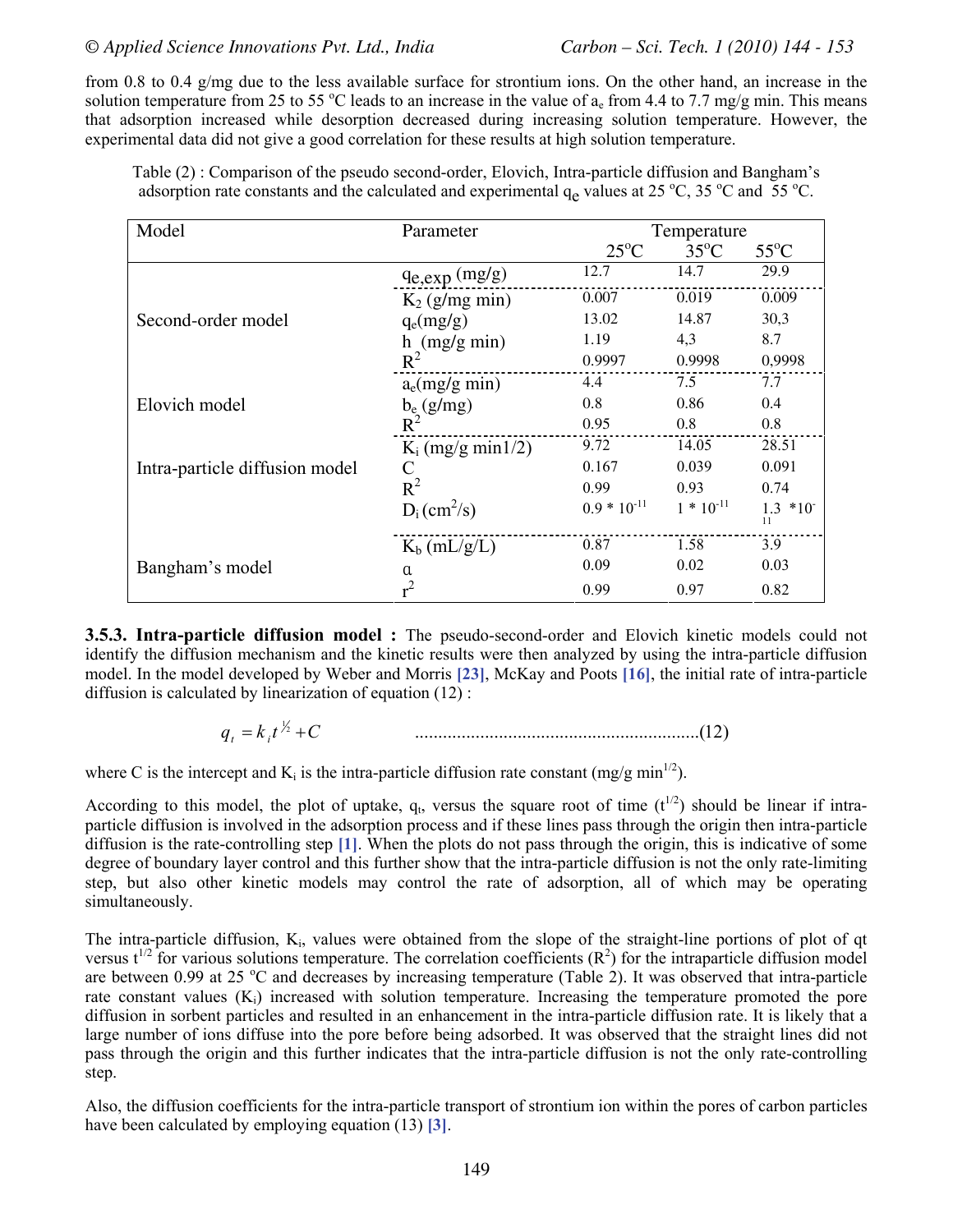*© Applied Science Innovations Pvt. Ltd., India Carbon – Sci. Tech. 1 (2010) 144 - 153*

$$
D_i = \frac{0.03 \times r^2}{t_{\frac{1}{2}}} \tag{13}
$$

where  $D_i$  is the diffusion coefficients with the unit cm<sup>2</sup>/s;  $t_{1/2}$  is the time (s) for half-adsorption of strontium species and r is the average radius of the adsorbent particle in cm. The value of r (average radius) was calculated as  $5 \times 10^{-4}$  cm. In these calculations, it has been assumed that the solid phase consists of spherical particles.

The diffusion coefficients varied from  $0.9 \times 10^{-11}$  to  $1.3 \times 10^{-11}$  cm<sup>2</sup>/s with an increase of solution temperature from 25 to 55 °C. At higher temperatures the attraction between the functional groups  $RS<sub>1</sub>$  carbon and strontium species gets stronger. The values of the internal diffusion coefficient,  $D_i$ , shown in Table (2) fell well within the magnitudes reported in literature [4], specifically for chemisorption system  $(10^{-5}$  to  $10^{-13}$  cm<sup>2</sup>/s), Kinetic data can further be used to check whether pore diffusion is the only rate-controlling step or not in the adsorption system by using Bangham's equation.

**3.5.4. Bangham's model :** Bangham's model **[2]** equation is generally expressed as

log log log log ..................................(14) 2.303 *i b s i st C K C t C Cq V* α ⎡ ⎤ ⎡ ⎤ ⎢ ⎥ = + ⎢ ⎥ ⎣ ⎦ <sup>−</sup> ⎣ ⎦

where C<sub>s</sub> the weight of adsorbent used per liter of solution (g/L),  $\alpha$  (<1) and k<sub>b</sub> are constants. log[C<sub>i</sub>/C<sub>i</sub> -C<sub>s</sub>q<sub>t</sub>] was plotted against log t. The strontium adsorption fits the Bangham's model.  $\alpha$  and  $k_b$  constants were calculated from the intercept and slope of the straight line plots of  $log[C_i/C_i - C_s q_t]$  against log t. If the experimental data is represented by this equation then the adsorption kinetics are limited by the pore diffusion **[22]**.

Table (2) lists the kinetic constants obtained from the Bangham's equation. It will be seen that the value of  $\alpha$  and  $k_b$  varied as a function of the solution temperature. Thus, on increasing the temperature, the value of  $\alpha$  decreased and the value of  $k_b$  increased. The experimental data did not give a good correlation 55 °C ( $r^2$  = 0.82). In addition, it was found that the correlation coefficients for the Elovich model are higher than those obtained for Bangham's model. This result still confirmed that the pore diffusion is not the only rate-controlling step.

**3.6. Thermodynamic parameters :** In any adsorption process, both energy and entropy considerations must be taken into account in order to determine what process will occur spontaneously. Values of thermodynamic parameters are the actual indicators for practical application of a process. Diffusion coefficient of strontium adsorption is expressed as a function of temperature by the following Arrhenius type relation :

$$
D_i = D_o e^{-E_a / RT}
$$
 (15)

where  $E_a$  is the Arrhenius activation energy of adsorption; and the other terms have their usual meaning. A plot of In  $D_i$  vs. 1/T was found to be linear (Figure 3). The  $E_a$  value calculated from the slope of the plot is equal to 10.1  $kJ$  mol<sup>-1</sup>. The relatively low activation energy suggested that Sr adsorption is a diffusion-controlled process. This result was also consistent with the value of the mean free energy E (9.7 kJ mol−1) from D-R isotherm model.

The other thermodynamic parameters, change in the free energy  $( \Delta G)$ , enthalpy  $( \Delta H)$ , and entropy  $( \Delta S)$ , were determined by using following equations **[9]** :

$$
\Delta G^{\circ} = -RT \ln k_d \qquad \qquad (16)
$$
  

$$
\ln k_d = -\frac{\Delta H^{\circ}}{RT} + \frac{\Delta S^{\circ}}{R} \qquad \qquad (17)
$$

The values of  $\Delta H$  (40.93 kJ) and  $\Delta S$  (121.8 kJ/mol) were determined from the slope and intercept of the plot of ln K<sub>d</sub> versus 1/T (Figure 4). The ΔH and ΔS values are positive. The positive values ΔH indicate the presence of an energy barrier in the adsorption and endothermic process **[9]**. The positive value of entropy change (ΔS) reflects good affinity of strontium ions towards the sorbent and the increasing randomness at the solid-solution interface during the adsorption process **[25]**.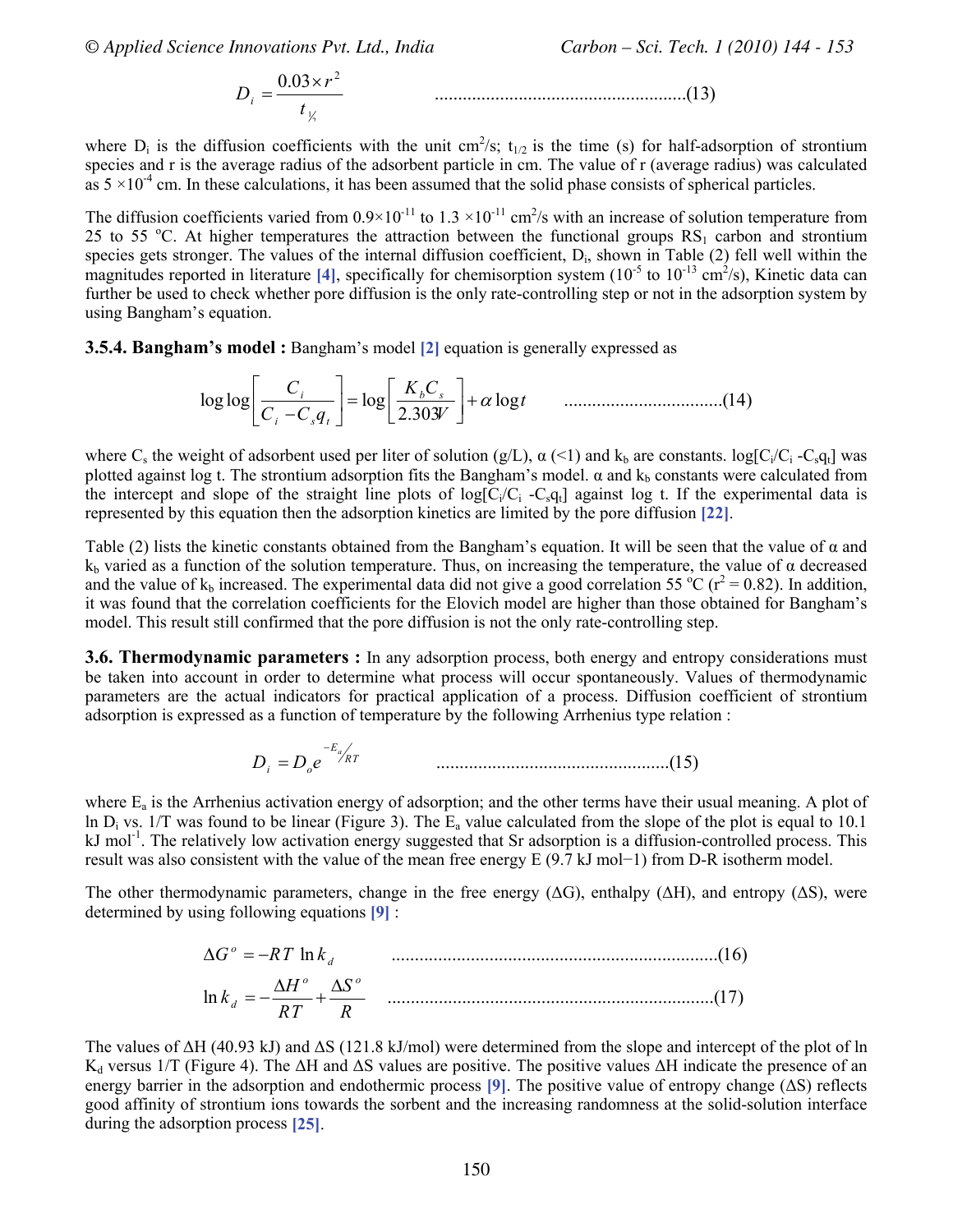The  $\Delta G$  value decreases from 4.3 to 0.8 kJ/mol when the temperature increases from 25 to 55 °C (Table 3), suggesting the more adsorbable of strontium species with increasing temperature.

| $T(^{\circ}C)$       | $\Delta H^0$ (kJ/mol) | $\Delta S^0$ (J/mol k) | $\Delta G^{\rm O}$ (KJ/mol) |
|----------------------|-----------------------|------------------------|-----------------------------|
| $25^{\circ}\text{C}$ | 40.93                 | 121.8                  | 4.3                         |
| $35^{\circ}$ C       | 40.93                 | 121.8                  | 3.9                         |
| $55^{\circ}$ C       | 40.93                 | 121.8                  | 0.8                         |

Table (3) : Thermodynamic parameters.



Figure (3) : Arrhenius plots for the adsorption of strontium onto  $RS<sub>1</sub>$  carbon at various temperatures.



Figure (4) : Van't Hoff plot for the adsorption of strontium onto  $RS<sub>1</sub>$  carbon at various temperatures.

**4. Conclusions :** This study investigated the equilibrium and the dynamics of the adsorption of strontium onto activated carbon prepared by one stage steam pyrolysis of rice straw. The adsorption was found to be strongly dependent on pH, contact time and temperature. The adsorption of strontium was endothermic in nature with the metal removal capacity increasing with increasing temperature. The Langmuir and D-R adsorption models were used for the mathematical description of the adsorption equilibrium of strontium ions by rice straw carbon. The experimental data fitted well to the D-R adsorption isotherm. The kinetics of adsorption of Sr (II) on rice straw carbon was studied by using five kinetic models. The adsorption proceeds according to the pseudo-second-order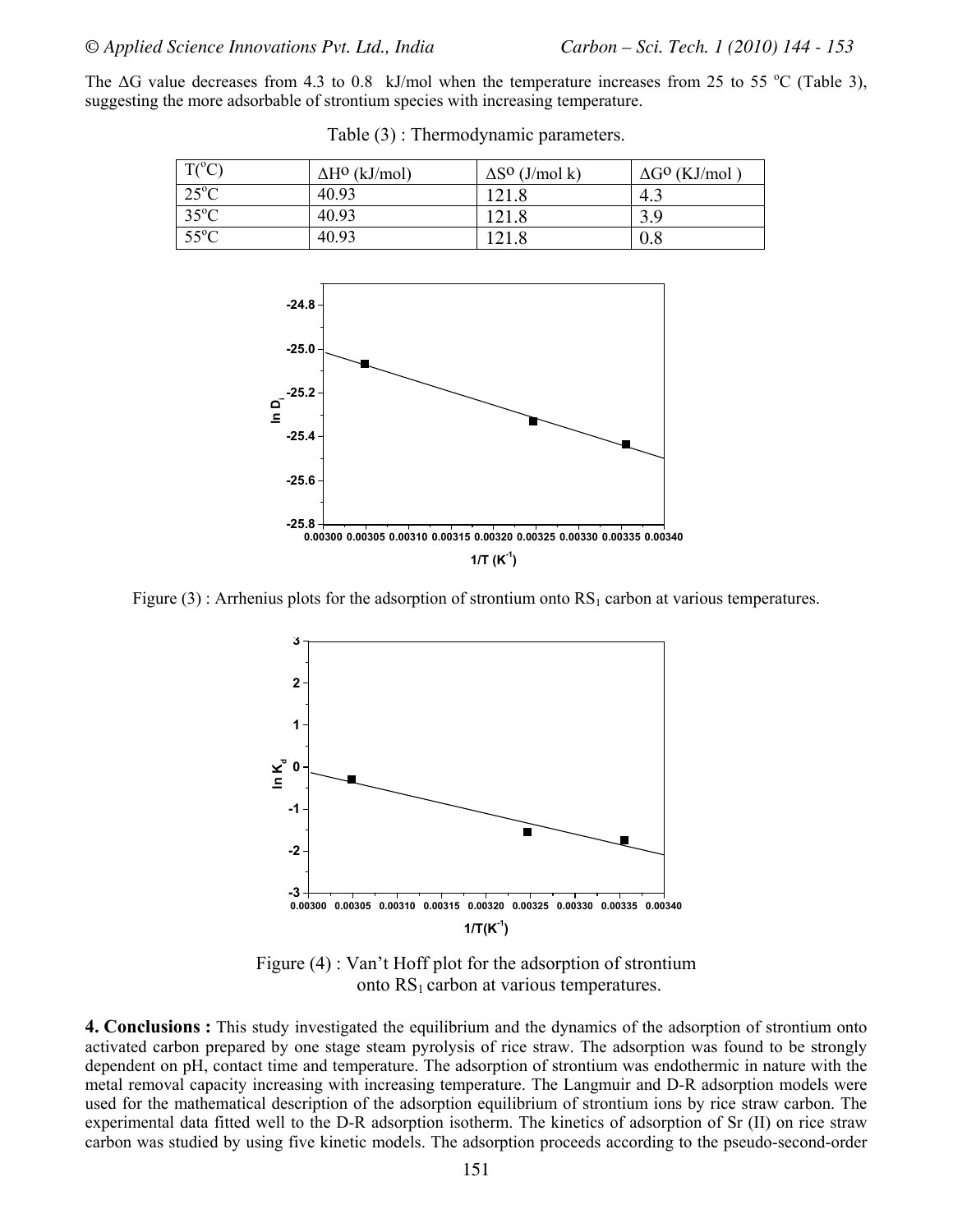model which provides the best correlation of the data in all cases and the experimental  $qe(exp)$  values agree with the calculated ones. Also, it was observed that the intra-particle diffusion was not the only rate-controlling step. According to Elovich and Bangham model, the results show that the rate could be enhanced by increasing the adsorption temperature. Positive **Δ**H and **Δ**S values indicated that the adsorption of strontium rice straw carbon was endothermic, strontium ions has good affinity towards the sorbent and the increasing randomness at the solidsolution interface during the adsorption process.

#### **5. References :**

- [1] M. Arami, N. Y. Limaee, N. M. Mahmoodia, Chem. Eng. J. 139 (2008) 2 10.
- [2] A. Bhatnagar, A. K. Jain, J. Colloid Interf. Sci. 281 (2005) 49 55.
- [3] A. K. Bhattacharya, C. Venkobachar, J. Environ. Eng. 110 (1984) 110 122.
- [3] K. G. Bhattacharya, A. Sharma, Dyes and Pigments 57 (2003) 211 222.
- [4] D. Chatzopoulos, A. Verma, R. L. Irvine AIChE J. 39 (1993) 2027 2041.
- [5] J. P. Chen, Bioresource Technology 60 (1997) 185 189.
- [6] S. S. Dubey, R. K. Gupta, Sep. Purif. Technol. 41 (2005) 21 28.
- [7] M. M. Dubinin, L. V. Radushkevich, Dokl. Akad. Nauk SSSR 55 (1947) 327-329.
- [8] R. Gong, Y. Ding, M. Li, C. Yang, H. Liu, Y. Sun, Dyes. Pigments 64 (2005) 187 192.
- [9] B. H. Hameed, A. A. Ahmad, N. Aziz, Chemical Engineering Journal 133 (2007) 195 203.
- [10] F. Helfferich, Ion Exchange (1962) McGraw-Hill, New York.
- [11] D. Hills, D. Roberts, Agric Wastes 3 (1981) 179 189.
- [12] Y. S. Ho, J. Hazard Mater 136 (2006) 681 689.
- [13] N. Khalid, S. Ahmad, A. Toheed, J. Ahmed, Applied Radiation and Isotopes 52 (2000) 31-38.
- [14] S. Kuo, , and E. G. Lotse . Soil Sci. 116 (1974) 400-406
- [15] I. Langmuir, J. Am. Chem. Soc. 40 (1918) 1361-1368.
- [16] G. McKay, V. J. P. Poots, J. Chem. Technol. Biotechnol. 30 (1980) 279-292.
- [17] V. Minkova, M. Razvigorova, M. Goranova, L. Ljutzkanov, G. Angelova, Fuel 70 (1991) 713 719.
- [18] M. Molina-Sabio, M. T. Gonzalez, F. Rodriguez-Reinoso, A. Sepúlveda-Escribano, Carbon 34 (1991), 505 509.
- [19] J. Rais, C. V. Mason, K. D. Abney, Separation Science and Technology 32 (1997) 951 969.
- [20] T. Robinson, B. Chandran, P. Nigam, Water Res 36 (2002) 2824 2830.
- [21] D. L. Sparks, Kinetics of Soil Chemical Processes (1989) Academic Press, New York.
- [22] E. Tütem, R. Apak, C. F. Ünal, Wat. Res. 8 (1998) 2315 2324.
- [23] Jr. W. J. Weber, J. C. Morris, J. Sanit. Eng. Div. ASCE 18 (1963) 31 42.
- [24] S. M. Yakout, Treatment of waste effluents using active carbon prepared from agro-residues, Chemistry Ain Shams University, Cario (2006).
- [25] N. Yeddou Mezenner, A. Bensmaili, Chemical Engineering Journal 147 (2009) 87 96.
- [26] J. Zhang, R. Stanforth, Langmuir 21 (2005) 2895 2901.